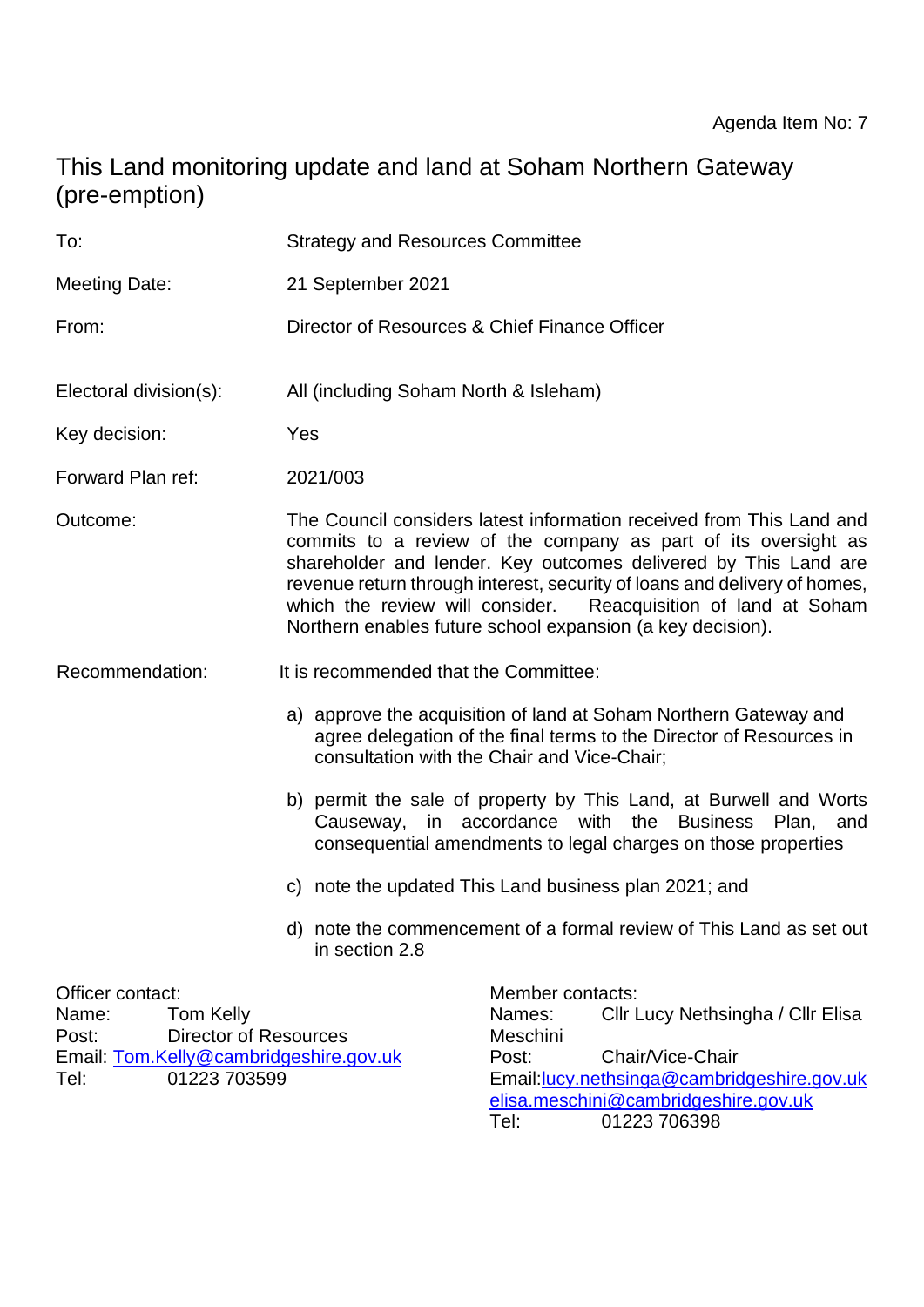### 1. Overview

1.1 This Land is the Council's wholly owned housing development company. The company aims to develop the land it has acquired, predominantly from the Council, to provide homes that are in much demand in this region. As at September 2021 the financing advanced to This Land by the County Council is as follows:

| £113.851m |
|-----------|
| £ 5.851m  |
| £119.702m |
|           |

- 1.2 The company pays commercial rates of interest on the loans advanced and the expected net income receivable to the Council from the This Land loans in 2021-22 is £6.0m. The Council holds security over the loans by way of mortgages on the properties This Land is developing providing some risk mitigation. So far this financial year, the company has repaid a loan, slightly ahead of schedule, of £2.04m and made interest payments totalling £1.06m.
- 2. Updates and monitoring information
- 2.1 Directorships and governance Councillor J Schumann has been replaced as a statutory director of the firm by Councillor N Gough (the other Council nominated director is Mr S Cox (Executive Director of Place & Economy)). Mr D Lewis is the acting chief executive of This Land and a substantive employee of the company. During June, This Land appointed an accountancy firm, Smith & Williamson, as its internal auditor. The next shareholder meeting of the company is scheduled for 30 September 2021 to which members of Strategy and Resources Committee have been invited. The Council is not expecting any resolutions requiring a vote.
- 2.2 Annual accounts the external audit of the This Land group's statement of accounts has been completed by RSM UK Audit LLP and the financial statements are expected to be signed around 15 September and published at Companies House shortly thereafter THIS LAND LIMITED - [Overview \(company-information.service.gov.uk\)](https://find-and-update.company-information.service.gov.uk/company/10237292) . For the 15month period to 31 March 2021, the company made an operating profit of £791k, however the company's significant financing obligations to service loans from the Council mean that there is an overall loss after interest and taxation of £3.3m. On the balance sheet, the company has net liabilities of £14m, an increase of £1.4m compared to the position as at 31 December 2019. The company's business plan takes account of this expected position, the future repayment of loans to schedule and interest payments and overall provides a pathway to commercial success. The company has good short term cashflows and the Council has submitted its annual letter to the company's auditor outlining its continuing support should this be required as a result of unforeseen financial challenges in the near-term.
- 2.3 Business Plan 2021 In 2020 This Land submitted a significant revision to its business plan to the then Commercial and Investment Committee. Changes at that time included focusing the company on a smaller number of assets, developing larger sites as a "master developer" and disposing of certain other sites; a downwards revision to the overage amounts payable to the Council; adding land promotion to the company's activities and increasing upwards the lending facility made available to the company. During the last year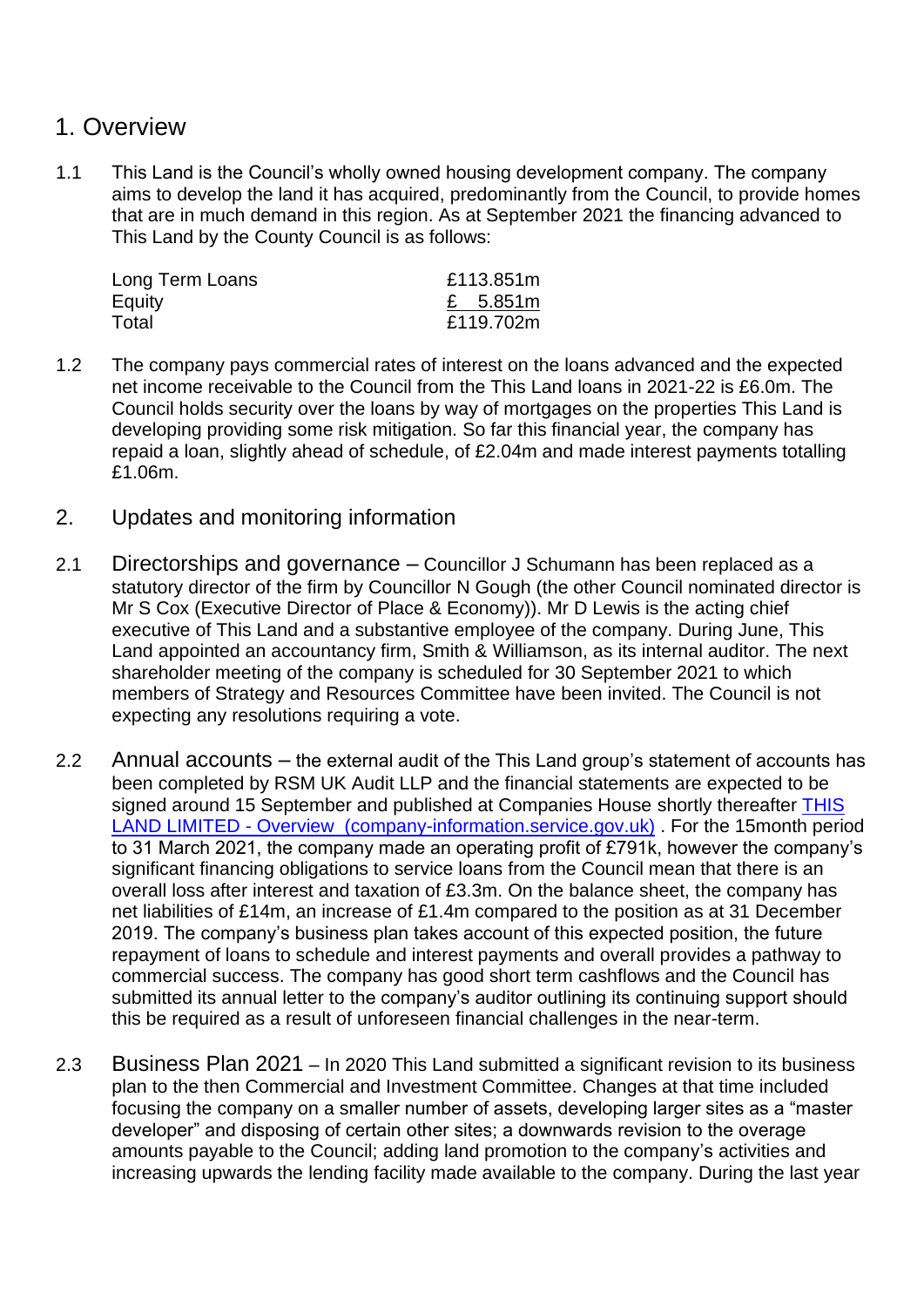the company has largely progressed in accordance with the revised 2020 plan and the 2021 iteration has only comparatively minor updates, focused around timing, updated costs and to reflect disposal and sales values achieved or projected. Lending has remained within the original December 2017 boundary, and the increase in the facility beyond that have not yet been required. The updated business plan is attached at appendix 5.

- 2.4 Master Developer a key component of the business plan agreed in 2020 and confirmed this year is the company acting as 'master developer' on its largest sites at Burwell, Soham East, and Worts Causeway. This means This Land delivering directly the minority of the homes at these locations, as well as site wide infrastructure and place making, with parcels of land sold to other developers to deliver parts of the scheme. This Land have progressed this approach during the year and, in combination with planning progress, will be in a position to sell the first parcels of land at Burwell and Worts Causeway in the coming months. The Council and This Land have a protocol in place for notification of expected sales to enable resolution of issues and to ensure market value is being achieved. These sales of land parcels at Burwell and Worts Causeway are the implementation of the strategy conveyed to the shareholder in 2020 however delegations agreed in April 2020 require the addition of recommendation (b) in this report to enable the sale of land at these locations.
- 2.5 Construction construction is progressing at Ditton Walk and has also commenced at Over. There have been media reports of a dispute between This Land and one of the contractors, for three of the homes, at Ditton Walk. This relates to health and safety matters and build quality. For its part, the Council has made enquiries with This Land, visited the site and received a report from the Council appointed monitoring surveyor. The finished homes on the site have been built by a different contractor. Construction is scheduled to commence over the next twelve months at Fitzwilliam Road, Brampton, Malta Road and Ditton Walk (phase 2).
- 2.6 Milton Road As discussed at the July Strategy & Resources Committee, This Land is progressing a sale of the property they have re-developed at Milton Road comprising the public library (of which the Council is the tenant) and 7 residential apartments. As the company is arms-length, and given previous agreements, the Council has limited scope to influence the sale as the shareholder or lender. Since July, the Council has negotiated with This Land and the prospective purchaser a 20 year increase in the length of lease for the public library (such that it continues until 2064 with further Landlord and Tenant Act protection thereafter). This lease extension will include 5 year breaks for the Council (but not the landlord). The Vice-Chair and Chair of this Committee were minded to propose and agree to this increase in term with a view to further maximising the Council's control of the tenancy. This is nothwithstanding that opportunities to negotiate agreed extensions and rent reviews could arise at any expiry in future. The completion of the longer lease is progressing, in accordance with a delegated decision taken by the Chief Finance Officer, and legal documents are expected to be finalised shortly.
- 2.7 Little Hadham Strategic Land the Council has commissioned an external validation of the company's development appraisal for a site it has acquired at Little Hadham, Hertfordshire, the largest property currently within the strategic land category of the business plan. The land extends to around 41 acres of which roughly 25 acres could be developable as residential. The land is considered a long-term prospect and is not likely to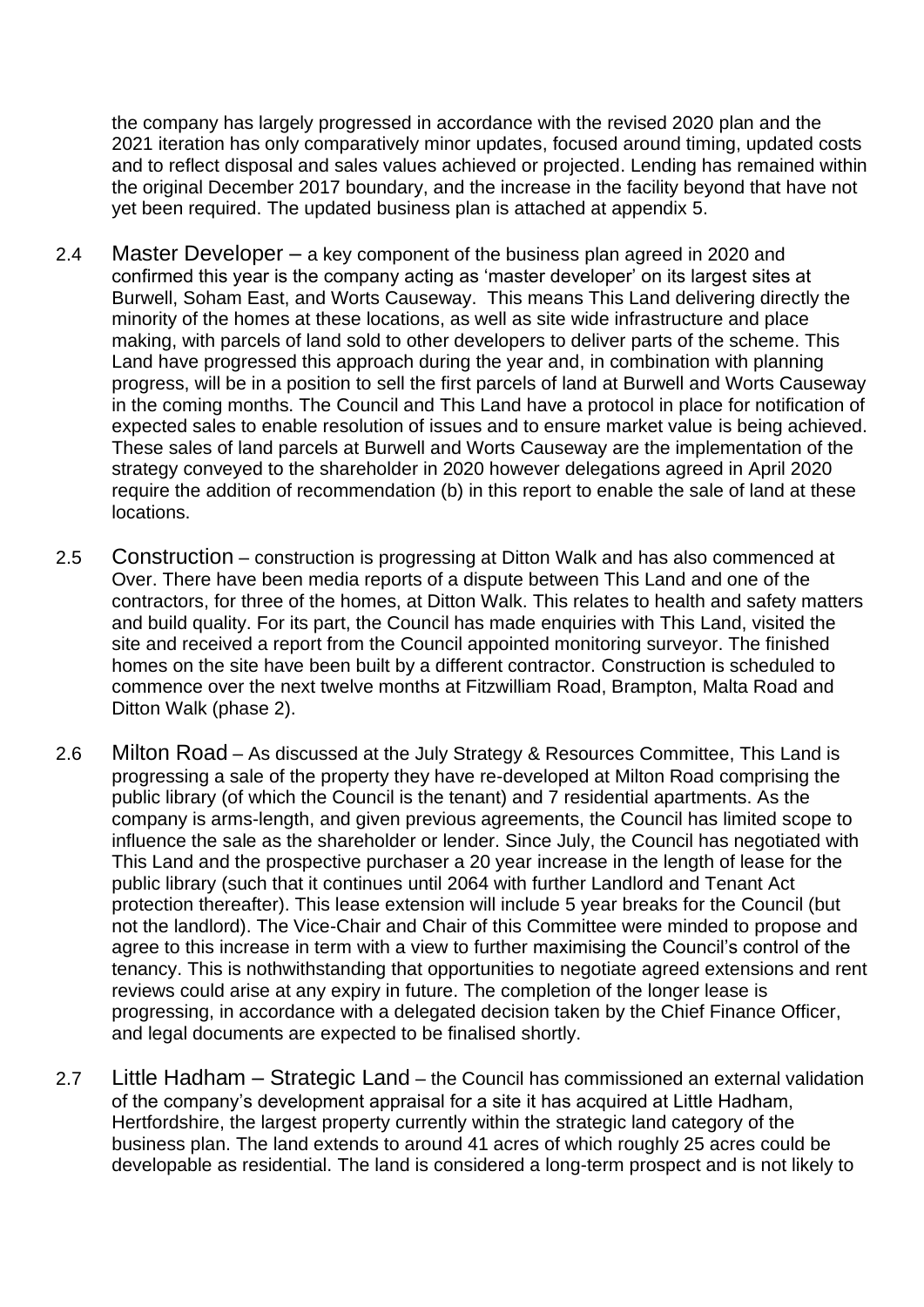gain planning permission until the later part of this decade, though there is no guarantee that planning permission will be achieved. This follows similar analysis undertaken at two of the master developer properties, and provides the Council with commentary on the market input assumptions This Land has used for residential sales and build costs, wider development costs, profit and project timelines. The findings of this work are that the gross development value assumed by This Land is in line with our specialist's expectations and this is a comparable and validated profit level (allowing for different treatment of financing costs by This Land and our specialist).

- 2.8 Review the Joint Administration Agreement commits the Council to a review of This Land, an approach endorsed by the recent LGA Peer Challenge. This furthers the ongoing oversight of the company and is timely to coincide with the receipt of the updated annual business plan. Following a procurement process and checks to avoid conflicts of interest, Avison Young Inc., a global real estate services consultancy, have been appointed as the reviewer. The initial questions set for the reviewer are as follows:
	- a. Are the assumptions that This Land has made in its latest business plan reasonable and deliverable?
	- b. Is there a clear understanding about the exposure to risk, particularly in the medium term?
	- c. How could This Land adapt its plans to adjust its risk appetite or strategy?
	- d. How could the firm quicken the pace of housing delivery, are there examples from other local authority related housing companies?
	- e. Does This Land have the right skills, capabilities and expertise compared to a typical housing development company of this type?

This Land have welcomed the review for their part. The full review is scheduled to take 8 weeks from commencement at the end of August.

#### 2.9 Assessment of principal risks -

| <b>Description</b>                                                                                                  | <b>Impact</b><br>/Likelihood | <b>Response/Mitigation</b>                                                                                          |
|---------------------------------------------------------------------------------------------------------------------|------------------------------|---------------------------------------------------------------------------------------------------------------------|
| Construction: cost, defects,<br>materials, milestones                                                               | Medium<br>Impact:            | - Monitoring surveyor reviews of cost, progress<br>and quality                                                      |
|                                                                                                                     | Likelihood: Medium           | - Construction contingency budget<br>- Insurance cover / warranties                                                 |
| Planning & regulation:<br>timing, obligations & cost<br>of meeting planning and<br>building regulations<br>approval | Medium<br>Impact:            | - Reviews of project plans/budgets for obtaining<br>planning consent, progress and performance<br>- Staff expertise |
|                                                                                                                     | Likelihood: Medium           | - Land promotion diversifies planning authorities<br>involved                                                       |
| Workforce & Expertise:<br>attracting and retaining<br>talent, capacity and<br>experience                            | Impact:<br>High              | - Executive team recruitment process<br>- Monitoring turnover & performance and<br>retaining expertise              |
|                                                                                                                     | Likelihood: Medium           | - Diversity of experience of non-executive<br>directors, succession planning                                        |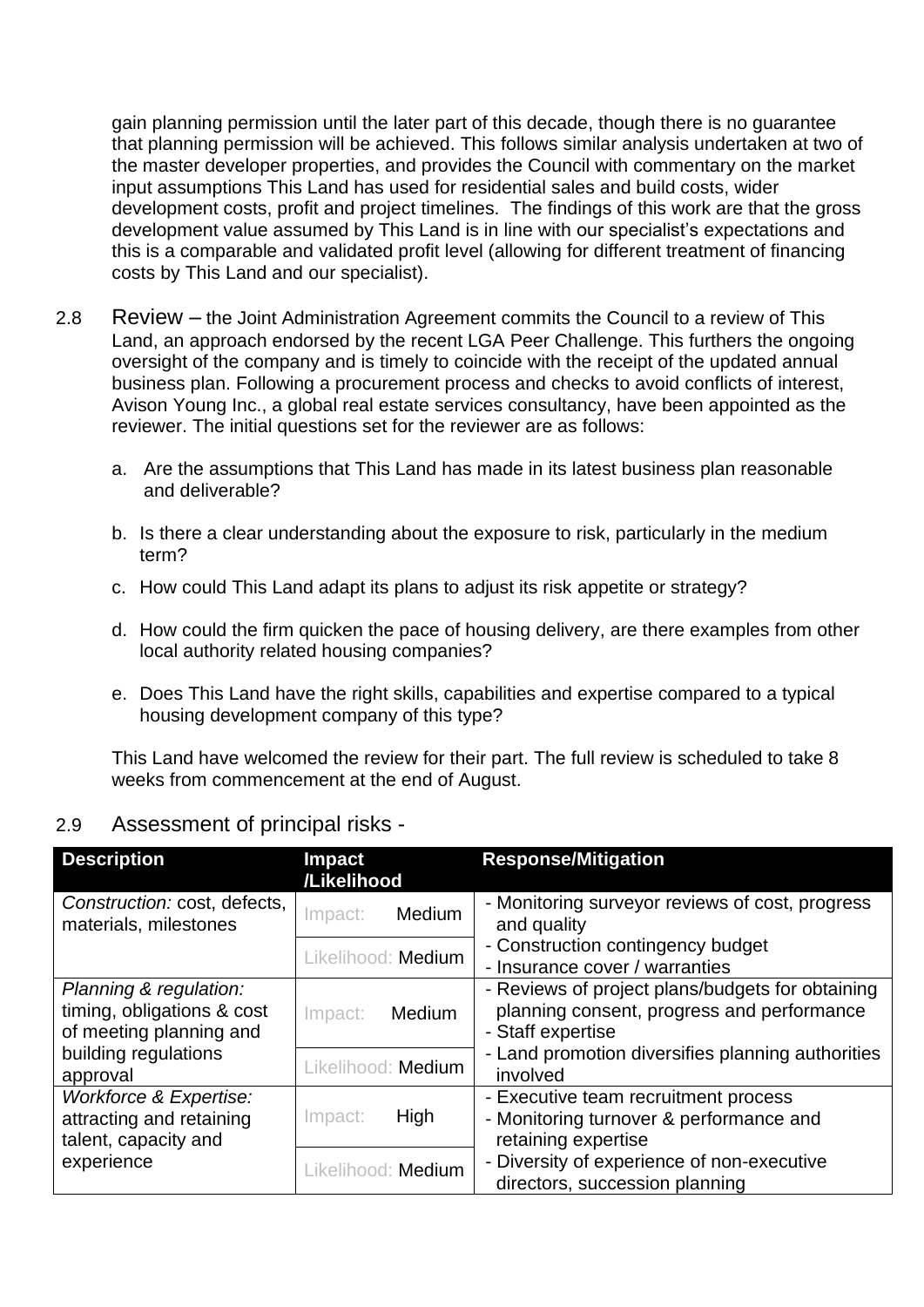| Health & Safety -              | Impact:            | Medium                                | - External independent H&S team                    |
|--------------------------------|--------------------|---------------------------------------|----------------------------------------------------|
| heightened by the              |                    |                                       | - Review by monitoring surveyor                    |
| coronavirus pandemic           | Likelihood: High   |                                       | - Company policy and procedures                    |
| Governance risks:              | Medium<br>Impact:  |                                       | - Ongoing legal representation, advice and         |
| securing best value, acting    |                    |                                       | review                                             |
| at arms-length, legal          |                    |                                       | - Adopt formalised memorandum(s) governing         |
| challenge by competitors,      | Likelihood: Medium |                                       | Council: Company interface                         |
| state aid                      |                    |                                       | - State aid reference rates adopted for loans      |
| Performance of strategic       |                    |                                       | - Council seeks independent validation             |
| land promotion:                | Impact:            | High                                  | - Careful site selection                           |
| competitive area, securing     |                    |                                       | - Work closely with communities                    |
| agreements, reputation         | Likelihood: Medium |                                       | - Risk and sunk costs within financial model       |
|                                |                    |                                       | - Build successful track record                    |
| Master developer and non-      |                    |                                       | - Monitoring surveyor reviews progress and         |
| residential development        | Impact:            | Low                                   | performance                                        |
| models: complicated and        |                    |                                       | - Regular review of complex commercial             |
| capital intensive              |                    |                                       | schemes                                            |
|                                | Medium<br>Impact:  | - Full prior appraisal by This Land's |                                                    |
|                                |                    |                                       | Development & Investment Committees                |
| Housing demand and             |                    |                                       | - Sales strategies prudent and based on            |
| economic risks                 | High<br>Impact:    |                                       | regular review of local market                     |
|                                |                    |                                       | - This Land to develop relationships with          |
|                                |                    | Likelihood: Medium                    | mortgage brokers and agents                        |
| Future land sales to This      |                    |                                       | - Promotion of land within local plans             |
| Land: land availability        | Impact:            | Medium                                | - Seeking alternative land across wider            |
|                                |                    | Likelihood: Medium                    | geography                                          |
| Underlying company value       |                    |                                       | - Valuations to validate ongoing value of the firm |
| and security/collateral,       |                    |                                       | - Internal appraisals continuously feeding This    |
| <i>impairment to inventory</i> | Impact:            | High                                  | Land financial model                               |
|                                |                    |                                       |                                                    |
|                                |                    |                                       | - Security over work in progress and visibility    |
|                                |                    |                                       | that amounts invested lead to increased value      |

### 3. Reacquisition of property from This Land at Soham Northern

- 3.1 The Shade Primary School is situated in Soham and is an academy, sponsored by The Staploe Education Trust. It opened on 1 September 2013. The school has a physical capacity for 2 forms of entry (2FE) or 420 primary places. There is also a pre-school on the site. There are two other schools in the town:
	- i) St Andrew's Church of England (CoE) Primary School with a capacity of 2FE (420 places), and
	- ii) The Weatheralls Primary School with a capacity of 3FE (630 places).
- 3.2 Soham is identified as a major area of growth in the East Cambridgeshire Local Plan. As of April 2019, there were 1,688 outstanding housing commitments in the town with approximately 800 of these expected to come forward in the next five years. The two main outstanding allocations for housing are: the Eastern Gateway for 600 homes to the east of the town and Brook Street for 400 homes to the south-east of the town. Appendix 1 shows the local plan housing allocations in Soham, with the three primary schools circled in red.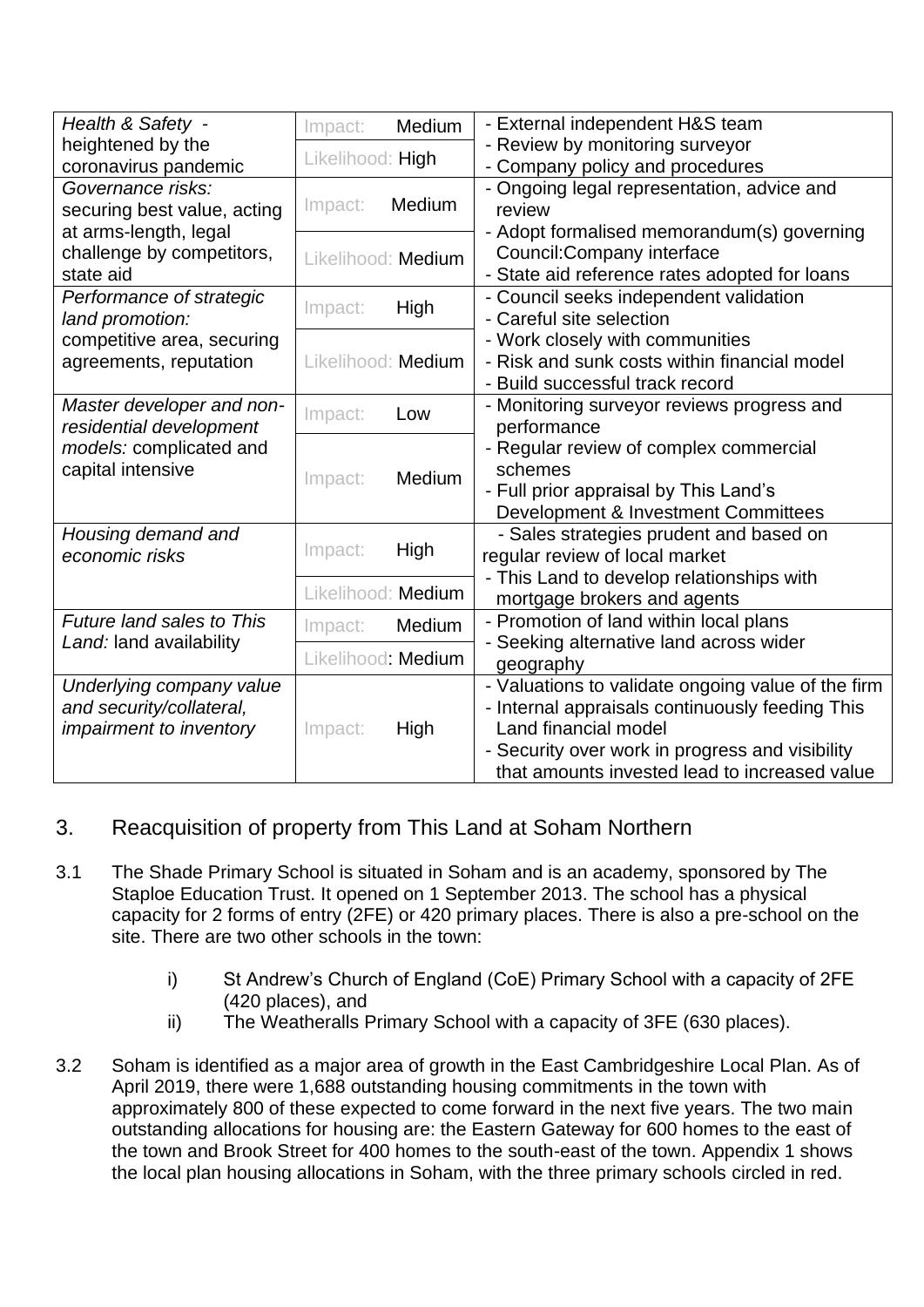Forecasts indicate that additional primary places will be needed in response to this level of development. In 2020, the Council commissioned a feasibility study from consultants Faithful and Gould/Atkins to assess the potential to expand St Andrew's C of E Primary and The Shade Primary each by 1FE (210 places) plus 1 class for Early Years (EY) to increase their capacity to 3FE (630 places) plus 78 EY places and provide the additional places in the town.

- 3.3 The Weatheralls Primary School is already a 3FE school with EY. This is currently considered to be the maximum size for a primary school under the operational guidance approved by the Committee. Therefore, further expansion of this school has been discounted. In addition, it operates from a restricted site until such time as it is allocated additional playing field land as part of planned housing development in the Soham Eastern Gateway.
- 3.4 An analysis of the St Andrew's CofE Primary School site against Department for Education (DfE) Building Bulletin 103 (BB103) guidelines shows that it is within the range recommended for a 3FE primary school with 3 EY. There would be a deficit of outdoor play area but, with the provision of an all-weather pitch, the site would also meet the DfE recommendations for external play. However, due to the existing design and layout of the building it will be costly to adapt and extend to meet BB103 recommendations in terms of accommodation.
- 3.5 An analysis of the external areas at The Shade highlighted that the current site is under the DfE's recommended site area range for a 3FE primary school with 3 EYs class bases. That range is 2.34-2.94 ha. The Shade's site area is 2.03 hectares (ha) ie a deficit of between 0.31 and 0.91 ha.
- 3.6 The feasibility report also highlighted a significant shortfall in the guideline area for outdoor play. The existing playing field would be 0.65ha (6,542m2) undersize and the hard outdoor PE area would be 0.038ha (383m2) undersize for a 3FE school.
- 3.7 This Land, the Council's wholly owned arms-length development company owns two adjacent plots of land, A and B (plan attached as Appendix 2). Plot A is not of sufficient size to meet the educational space requirements for a 3FE school. Plot B would meet the Council's needs.
- 3.8 Plot B (1.20ha), provides sufficient additional space to allow The Shade to increase from a 2FE to 3FE school. Appendix 2 shows the existing school site in relation to Plot B. An allweather pitch will still need to be provided to meet maximum DfE requirements for playing field area, but it goes a long way to rectify the deficit.
- 3.9 Officers have concluded that the most cost effective and deliverable option for meeting the identified need for additional places by 2024 would be to acquire Plot B from This Land and expand The Shade Primary School. Further consideration will need to be given to options for increasing capacity by an additional 1FE in the future.
- 3.10 The Council has been informed that This Land had secured potential third-party purchasers for Plots A and B and that subsequently, it planned to dispose of this area of land as part of its new Business Plan during 2021/22 financial year. Therefore, the Council has a limited window of opportunity to buy the land for the identified educational service need.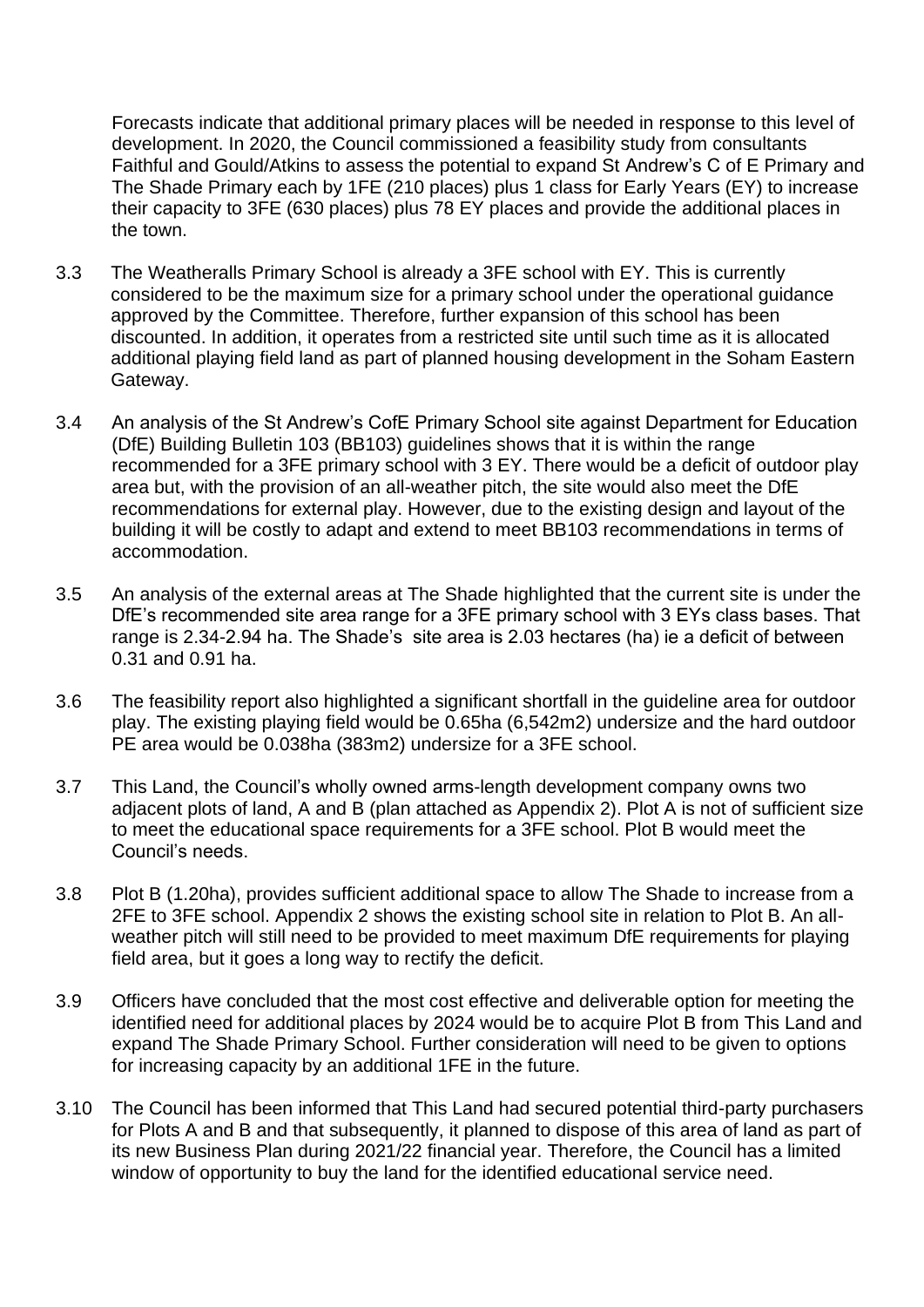## 4. Additional details

- 4.1 The three town schools have an aggregate capacity of 7FE or 1,470 places. The January 2020 forecasts of children living in the catchment show the primary-aged population increasing from 1,220 in 2019/20 to 1,647 in 2029/30 (see Appendix 3). A 1FE (210) place expansion of one of the schools is required by September 2024 with a further 1FE required in the 2030s, if the growth of the town continues.
- 4.2 A further option is to work with East Cambridgeshire District Council (ECDC) to deliver a school site as part of the preparation of a new local plan when work on it commences. However, ECDC and developers will be aware of the potential to expand both The Shade and St Andrew's making the identification of a new primary school site difficult to justify. It is anticipated that developers would also challenge on the basis that it would increase their costs as they would be expected to provide both financial contributions and land. There is also a potential impact on development viability that may stall individual projects and the delivery of housing targets. To secure an agreement with the developers, the Council would need the help and support of ECDC planners.
- 4.3 In conclusion, officers consider there to be a significant risk to the Council if it were to rely on the planning process to deliver a site for a new school and that it needs to proceed with plans for the expansion potential offered by both The Shade and St Andrew's to meet the need for primary school places.
- 4.4 Appendix 4 is a Milestone 1 (MS1) plan showing the extent of land required to meet the minimum recommendations for The Shade to be increased in size to 3FE. As construction of the new accommodation will be on grass which the children currently use for informal play, the change of use will be subject to approval by the Secretary of State (SoS) for Education. The proposed soft outdoor PE area including Plot B will not meet the SoS's maximum requirements (14,160m2), so an all-weather pitch will be required.
- 4.5 Plots A, B and C Soham Northern Gateway were sold in 2018 by the Council as part of the portfolio sale to This Land as approved by Commercial & Investment Committee for £970,000.
- 4.6 A purchase price of £687,500 has been negotiated with This Land for Plot B. The value of Plot B has increased since the sale in 2018 due to changes in the market and the increase in land values in the intervening period. An external independent valuation commissioned from Cheffins by Strategic Assets has verified that the purchase price reflects the current market value for the site. External independent valuation was also the basis on which properties were sold to This Land.
- 4.7 At the time of the original sale, the Council was in discussion with ECDC about the preparation of its new Local Plan. The Plan proposed higher levels of development and a site for a new primary school was under discussion rather than expansion of the existing schools. The Plan was subsequently withdrawn following the report of the Planning Inspector and ECDC has commenced a Single-Issue Local Plan Review to re-examine the appropriate level of housing growth in the district.
- 4.8 A Pre-emption Agreement was incorporated into the sale agreement for Plots A, B & C to give the Council the right to buy back the land (comprising all three plots) at Market Value if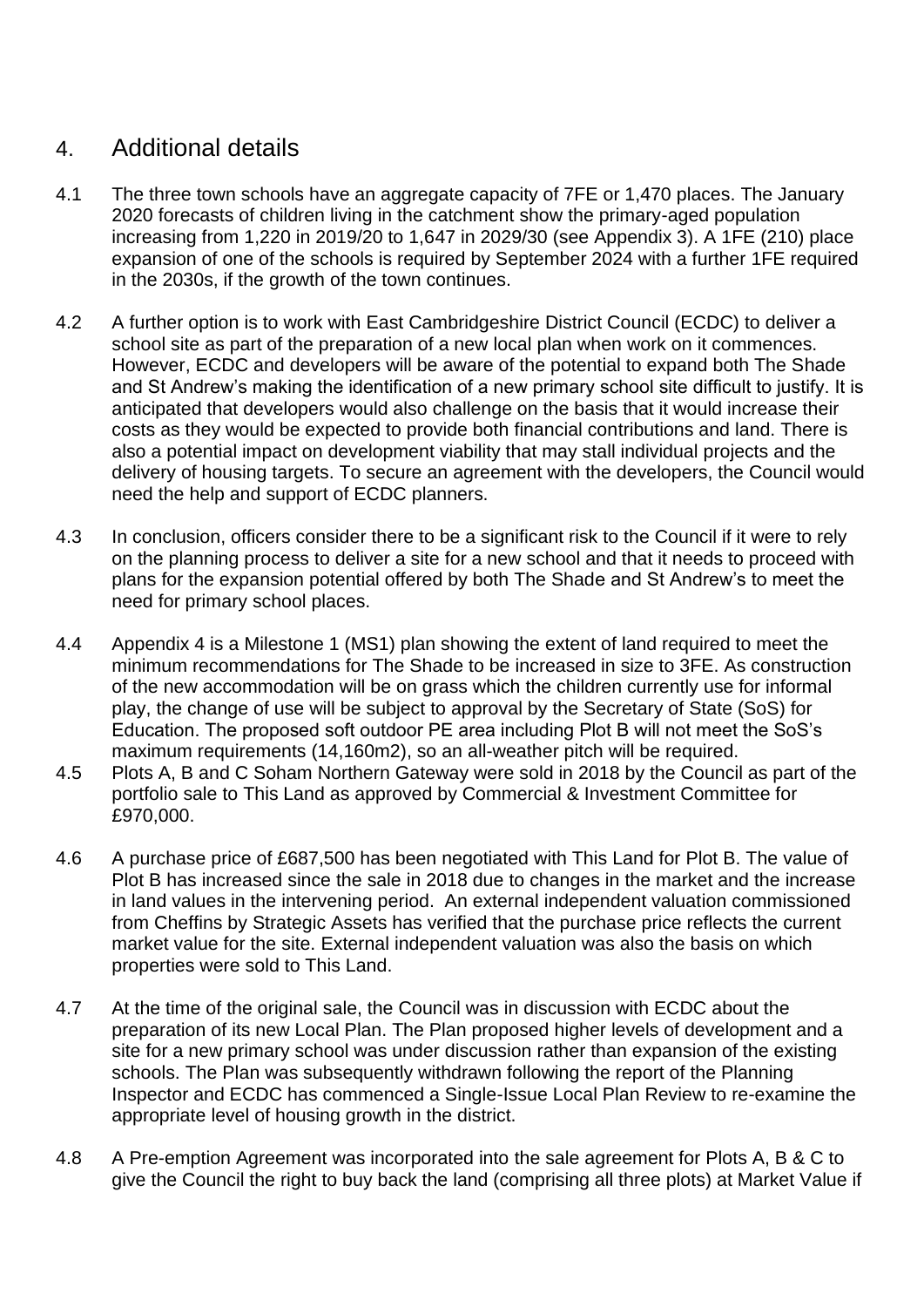it chose to do so before any disposal to a third party. This provided the Council with protection should the land become required for its own use. This Land have agreed to the sale of Plot B outside of the Pre-emption Agreement as the Council only requires Plot B and not the remaining two plots. If the acquisition of Plot B is not approved, the Council may lose a future opportunity to only buy back Plot B in the future as it has, by not acquiring Plot B now, arguably waived its pre-emption rights. Any future assertion of those rights could require their full legal implementation, that being the Council being required to buy all three plots at market value. Securing the acquisition of Plot B will ensure that the Council can deliver the efficient and most cost-effective solution to meet the demand for school places within the locality.

4.9 A business case for the expansion of The Shade, including the cost of land purchase, was approved by officer Capital Programme Board on 18<sup>th</sup> August 2021. The Children and Young People (CYP) Committee will consider its five-year 2022/3 capital business plan at its meeting later in the year, which will include this new scheme.

## 5. Alignment with corporate priorities

5.1 Communities at the heart of everything we do

The following bullet points set out details of implications identified by officers:

- Soham is identified as a major area of growth in the East Cambridgeshire Local Plan and additional capacity is required to meet the associated need for school places.
- Schools are aware of the specific needs within the local community and can provide resources for early intervention which enable individuals to support one another and themselves.
- Ensuring all children have the opportunity to attend a school in their local area helps community cohesion, allowing children and parents to build relationships around a common aspect of their lives with others in their peer group nearby.
- 5.2 A good quality of life for everyone
	- Ensuring that children have access to high quality education locally means that they will have access to opportunities, irrespective of their background. They will also be able to access out of school activities more readily such as sports and homework clubs and develop friendship groups within their own community. This will contribute to the development of healthier, more independent lifestyles.
- 5.3 Helping our children learn, develop and live life to the full
	- Creating inspirational places to learn will ensure the best outcomes for children from an early age.
	- Young people will maximise their skills in an appropriate environment and through a school's curriculum.
	- The provision of high-quality education supports economic development by providing the individual with the necessary skills to take advantage of future employment opportunities.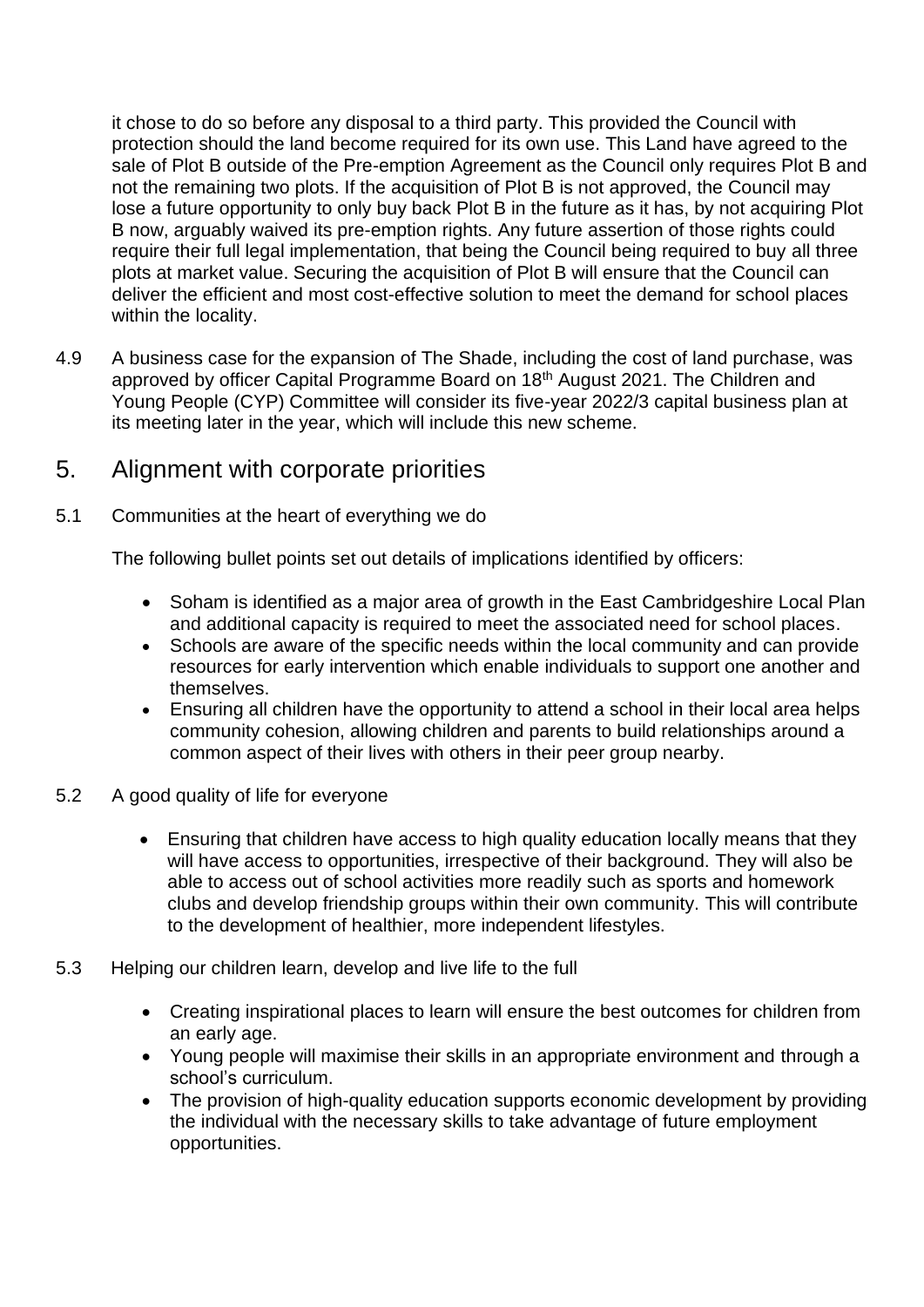- 5.4 Cambridgeshire: a well-connected, safe, clean, green environment
	- If families have access to local schools and associated services, they are more likely to attend them by either cycling or walking, rather than through Local Authority provided transport or private car.
- 5.5 Protecting and caring for those who need us
	- Schools are encouraged to build effective relationships with children and their parents/carers to ensure that issues can be identified early, and targeted support provided to safeguard vulnerable children, young people and their families.

### 6. Significant Implications

6.1 Resource Implications

The report above sets out details of significant implications of the key decision in paragraphs 4.6 and 4.9.

The project will require CYP Committee approval for inclusion in the 2022/23 five-year capital programme before the purchase of Plot B from This Land can be completed.

The project budgets have recently been updated for September 2024 completion and the total anticipated project cost without contingency for St Andrew's is £8,500,000 and for The Shade is £6,641,000 (including purchase of Plot B).

The amounts on loan to This Land and receivable as interest are set out in section 1.

6.2 Procurement/Contractual/Council Contract Procedure Rules Implications

Any new school buildings will be procured through the Council's Design and Build Contractor Framework. This framework has been tendered in accordance with public procurement tender rules.

The acquisition of Plot B will take place in line with the pre-emption rights retained by the Council under the original sale agreement to This Land, noting the rights are only being exercised in respect of part of the land concerned with the vendor's agreement. The acquisition will be undertaken in accordance with the Council's existing property policies.

There are no new procurement or contractual implications for wider This Land activity.

6.3 Statutory, Legal and Risk Implications

Section 14 of The Education Act (1996) places Local Authorities under a general duty to provide a school place for every child living in their area of responsibility who is of statutory school age and whose parents want their child educated in the state-funded sector.

An assessment of the principal risks facing This Land activity is included at section 2.9.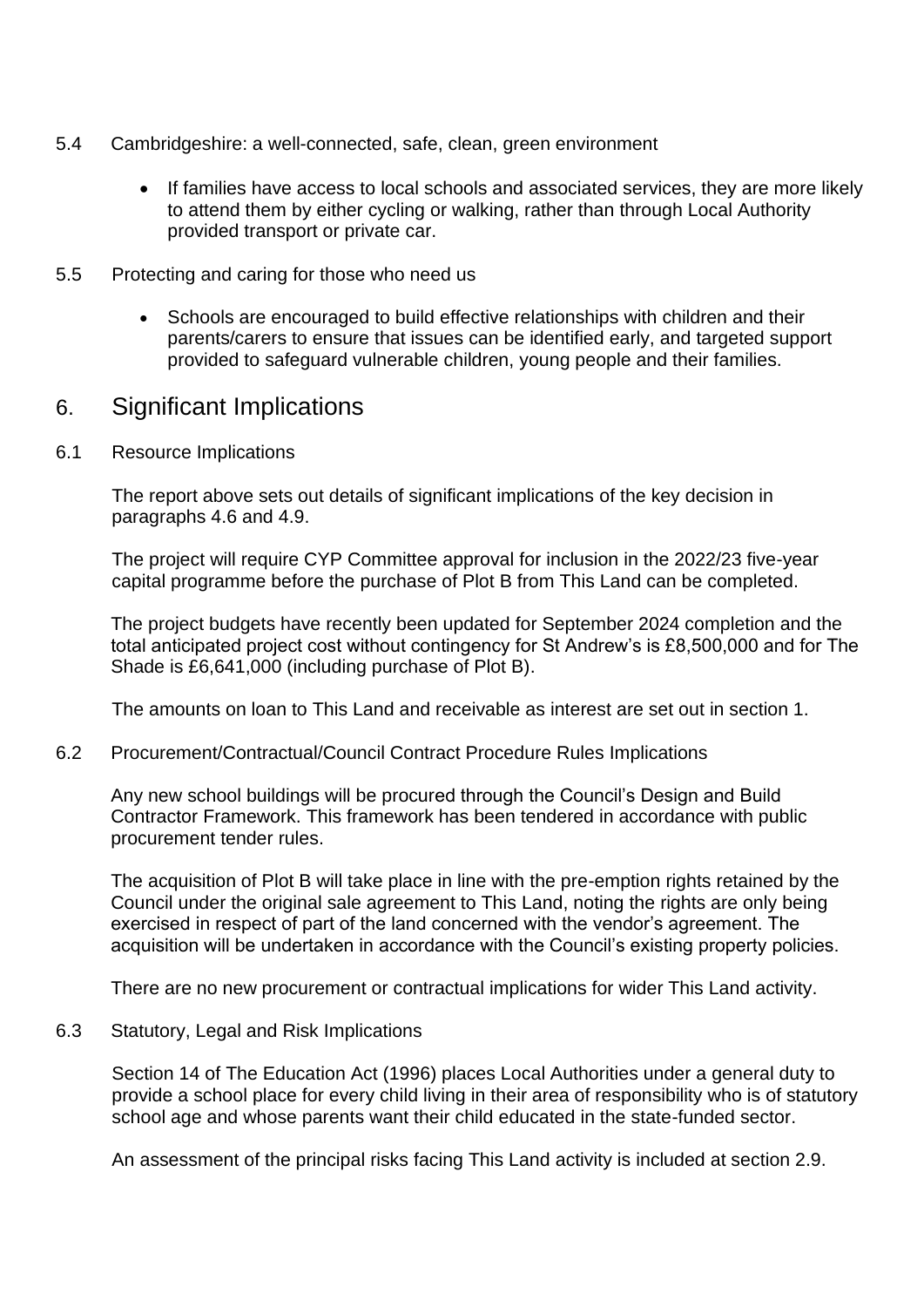6.4 Equality and Diversity Implications

There are no implications under this heading

6.5 Engagement and Communications Implications

Proposals to expand an existing school will be subject to a statutory consultation process. Similarly, if the scheme proceeds to the design and construction of new school buildings a full planning application will be required. It too is subject to a statutory consultation process.

6.6 Localism and Local Member Involvement

A briefing will be held with the local members in Soham

6.7 Public Health Implications

There are no significant implications within this category.

6.8 Environment and Climate Change Implications on Priority Areas

This Land's business plan includes a section on delivering sustainability and protecting the environment

It is difficult to quantify the specific impacts of any proposal to expand an existing primary school ahead of detailed design taking place. Whilst the new building will seek to achieve the Council's policies in respect of climate change and reduced energy use, planning policy and building standards/regulations, there is a 50% increase overall in the capacity of the school.

Whether this results in a net increase or decrease in what is being measured in the implications section below is not known at this stage.

6.8.1 Implication 1: Energy efficient, low carbon buildings.

Positive/neutral/negative Status: Explanation: See comment above. Given the project will expand the school, energy demand will increase – the magnitude of this increase will depend in part on the final designs which will strive for a positive, and at worst neutral, outcome for this implication.

- 6.8.2 Implication 2: Low carbon transport. Positive/neutral/negative Status: Explanation: See comment above
- 6.8.3 Implication 3: Green spaces, peatland, afforestation, habitats and land management. Positive/neutral/negative status: Explanation: See comment above. Given the land is not of any ecological value, is not currently of any amenity value and realistically is not going to become either of those things, plus the net gain through planning requirement and being green space making up the school grounds, this should be a positive.
- 6.8.4 Implication 4: Waste Management and Tackling Plastic Pollution.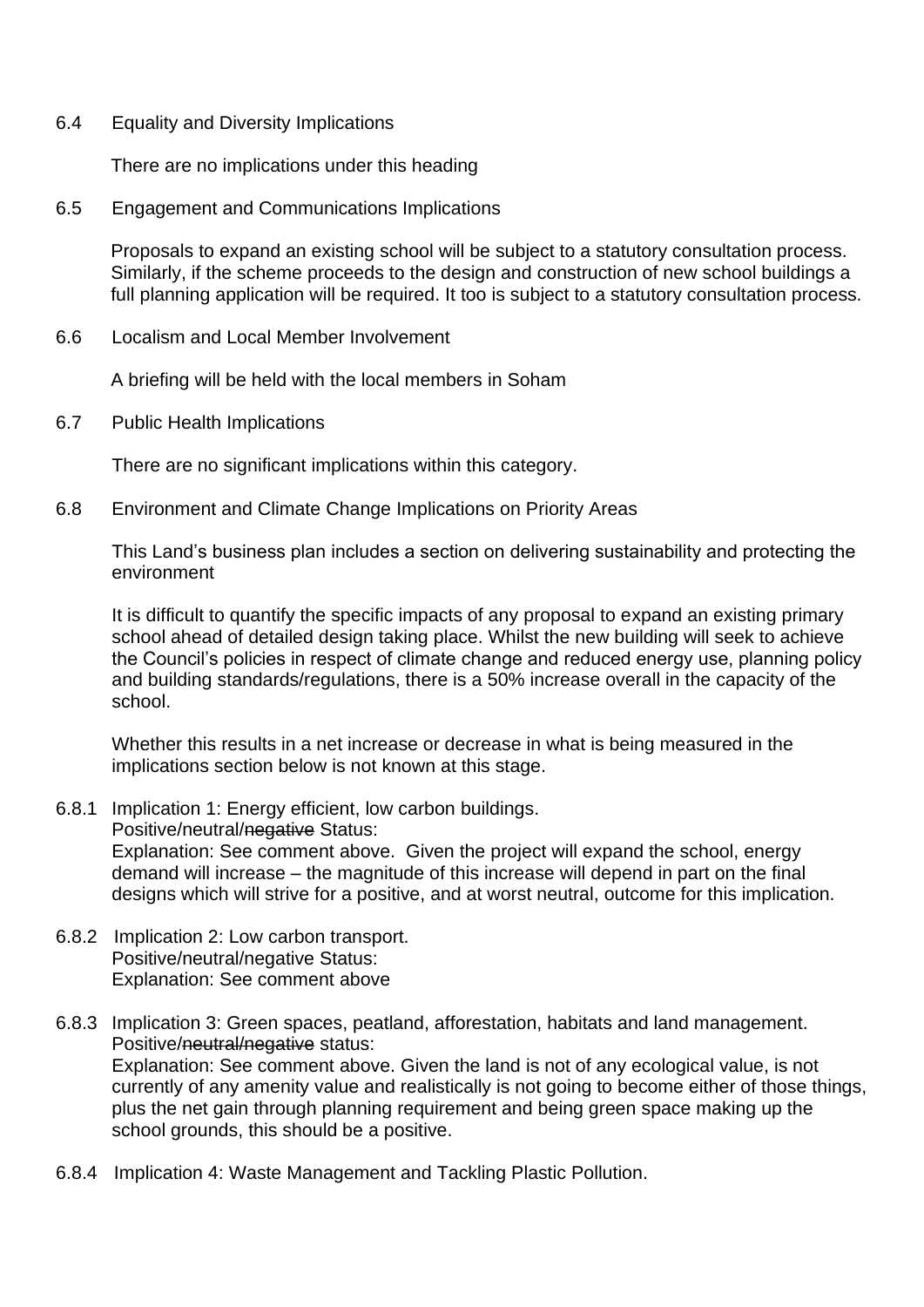Positive/neutral/negative Status:

Explanation: See comment in 4.8, however, this will at least be a neutral status as, while waste will be minimised and dealt with using the waste hierarchy, there will still be some volume of unavoidable waste generated during the construction process.

- 6.8.5 Implication 5: Water use, availability and management: Positive/neutral/negative Status: Explanation: See comment above
- 6.8.6 Implication 6: Air Pollution. Explanation: See comment in 4.8
- 6.8.7 Implication 7: Resilience of our services and infrastructure and supporting vulnerable people to cope with climate change. Positive/neutral/negative Status: Explanation: While the detailed designs will impact the resilience of the building and therefore the school services provided, improving provision of local services which reduce the need for residents to travel will help access to those services to continue in the event of a climate impact such as flooding or other extreme events.

Have the resource implications been cleared by Finance? Yes Name of Financial Officer: T Kelly [M Wade, E Tod]

Have the procurement/contractual/ Council Contract Procedure Rules implications been cleared by the Head of Procurement? Yes Name of Officer: H Swan

Has the impact on statutory, legal and risk implications been cleared by the Council's Monitoring Officer? [legal advice will also be taken as part of the transactions proposed at a and b] Name of Legal Officer: F McMillan

Have the equality and diversity implications been cleared by your Service Contact? Yes Name of Officer: T Kelly

Have any engagement and communication implications been cleared by Communications? Yes

Name of Officer: C Birchall / S Cobby

Have any localism and Local Member involvement issues been cleared by your Service Contact? Yes

Name of Officer: T Kelly

Have any Public Health implications been cleared by Public Health? Name of Officer: I Green

If a Key decision, have any Environment and Climate Change implications been cleared by the Climate Change Officer? Yes